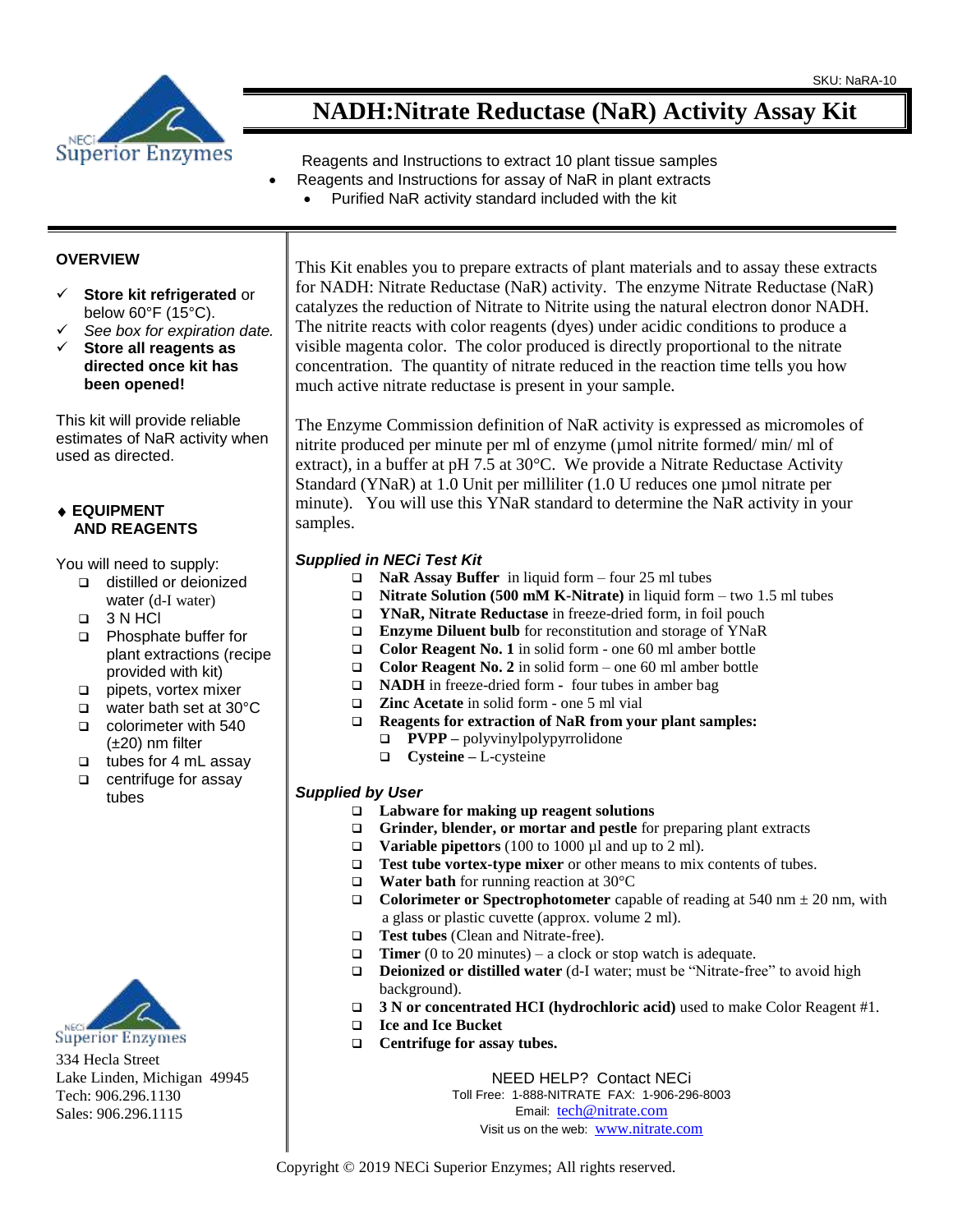| Page 2                                                                                                                                 | NECi NADH: NaR Activity Assay Kit<br>(SKU: NaRA-10)                                                                                                                                                                                                                                                                                                                                                                                                                                                      |
|----------------------------------------------------------------------------------------------------------------------------------------|----------------------------------------------------------------------------------------------------------------------------------------------------------------------------------------------------------------------------------------------------------------------------------------------------------------------------------------------------------------------------------------------------------------------------------------------------------------------------------------------------------|
| ◆ REAGENT<br><b>PREPARATION</b>                                                                                                        | 1. NaR Assay Buffer: Add nitrate before use! Warm to room temperature and add 1 ml<br>of Nitrate Solution to 50 mL of buffer, and mix. Prepare 50 ml of NaR Assay Buffer<br>+ Nitrate at a time. (Use 2 x25mL buffer.) Repeat as needed. Store at 4°C.                                                                                                                                                                                                                                                   |
| <b>Store Assay Buffer and</b><br>Color Reagents at 4°C<br>between uses.                                                                | 2. Color Reagent #1: Prepare 3 N HCI by adding 15 ml concentrated HCI to 45 ml<br>d-I water. Mix. Add 3 N HCI to Color Reagent No. 1 bottle. Mix by inverting                                                                                                                                                                                                                                                                                                                                            |
| <b>Store YNaR standard and</b><br>NADH solutions at -20°C.                                                                             | several times until all the solid dissolves. Store at 4°C.<br>Color Reagent #2: Add 60 ml d-I water to Color Reagent No. 2 bottle. Mix by<br>3.<br>inverting several times until all the solid dissolves. Store at 4°C.                                                                                                                                                                                                                                                                                  |
| <b>NOTES ON THE</b><br><b>REAGENTS</b>                                                                                                 | <b>4. NADH solution:</b> Remove 1 tube of <b>NADH</b> from amber bag, tap tube to settle<br>contents. Add 1.5 ml d-I water and replace cap. Mix gently with vortex-type mixer.                                                                                                                                                                                                                                                                                                                           |
| <b>CAUTION: Color Reagent</b><br>#1 is made with HCI!<br><b>Use standard</b>                                                           | Keep on ice during use. Freeze between uses.<br>YNaR nitrate reductase standard solution: Twist end off Enzyme Diluent bulb<br>5.                                                                                                                                                                                                                                                                                                                                                                        |
| precautions for handling<br>acids. Pipet with care.                                                                                    | and squeeze contents into YNaR vial. Let stand 10 minutes, mix gently at 5 minute<br>intervals. Keep on ice during use and store at -20°C.                                                                                                                                                                                                                                                                                                                                                               |
| <b>Zinc Acetate solution is</b><br>corrosive. Don't leave the<br>wet tip on your pipettor.                                             | Zinc Acetate: Add 5.0 ml d-I water to ZnAc vial (plastic bottle with white cap)<br>6.<br>Final concentrations of Reagents:                                                                                                                                                                                                                                                                                                                                                                               |
| ************************                                                                                                               | Assay Buffer - 25 mM KH <sub>2</sub> PO <sub>4</sub> , 0.025 mM EDTA; pH 7.5.<br>≻<br>$\triangleright$ Assay Buffer will contain 10 mM Nitrate after KNO <sub>3</sub> is added.<br>$\triangleright$ Color Reagent No. 1 - 1% Sulfanilamide in 3 N HCl.<br>Color Reagent No. 2 - 0.02% N-Naphthylethylenediamine in d-I water.<br>≻<br>$NADH$ – approx. 2 mM NADH – once the dry form is in solution.<br>≻<br><b>YNaR</b> – Nitrate reductase, $1.0$ U/ml<br>➤<br>$\mathbf{ZnAc} - 1$ M Zinc acetate<br>⋗ |
| <b>PREPARATION</b>                                                                                                                     | <b>Nitrate Reductase Extraction Buffer:</b>                                                                                                                                                                                                                                                                                                                                                                                                                                                              |
| of PLANT<br><b>EXTRACTION</b><br><b>BUFFER</b>                                                                                         | We recommend 0.1 M Potassium Phosphate containing 1 mM EDTA, pH 7.5. Use<br>Reagent Grade or better. You can substitute a sodium phosphate or MOPS buffer. DO<br><b>NOT</b> use Tris buffer.                                                                                                                                                                                                                                                                                                             |
| We do not supply the<br>plant extraction buffer.                                                                                       | RECIPE FOR ONE LITER OF EXTRACTION BUFFER:<br>13.6 g KH <sub>2</sub> PO <sub>4</sub> (potassium phosphate, monobasic)<br>370 mg Na <sub>2</sub> EDTA (EDTA, sodium salt)                                                                                                                                                                                                                                                                                                                                 |
| <b>Additives to protect</b><br>nitrate reductase activity<br>ARE supplied in the kit.<br>Add these to your buffer<br>as directed here. | 5 g KOH (potassium hydroxide)<br>Make up to 1 liter using d-I water, mix thoroughly and adjust pH. The pH will be about<br>7.5, but be sure to check and adjust as necessary. You don't need to be exact here. Volume<br>should be 1 liter $\pm$ 10%, pH range between 7.0 – 7.8 is OK for nitrate reductase.<br>We recommend a ratio of four milliliters of extraction buffer per gram of plant tissue (wet                                                                                             |
| Store buffer at 4°C and<br>use cold for extraction.                                                                                    | weight). We recommend using 10 grams of sample per extraction, if enough material is<br>available, so that you have a representative sample. You will add the PVPP and Cysteine<br>when you are ready to grind the tissues in the extraction buffer.<br>Nitrate reductase is a very sensitive and unstable enzyme. The PVPP will protect the                                                                                                                                                             |
| <b>NECi Superior Enzymes</b><br>334 Hecla Street<br>Lake Linden, Michigan 49945                                                        | enzyme from phenolic compounds. The Cysteine protects sulfhydryl groups that are<br>critical for enzyme structure. We do NOT provide any protease inhibitors with this kit. If<br>your sample type is known to have strong protease activity, consult the literature for the<br>appropriate inhibitor and add to the extraction buffer immediately before use.                                                                                                                                           |
|                                                                                                                                        | Copyright © 2019 NECi Superior Enzymes; All rights reserved.                                                                                                                                                                                                                                                                                                                                                                                                                                             |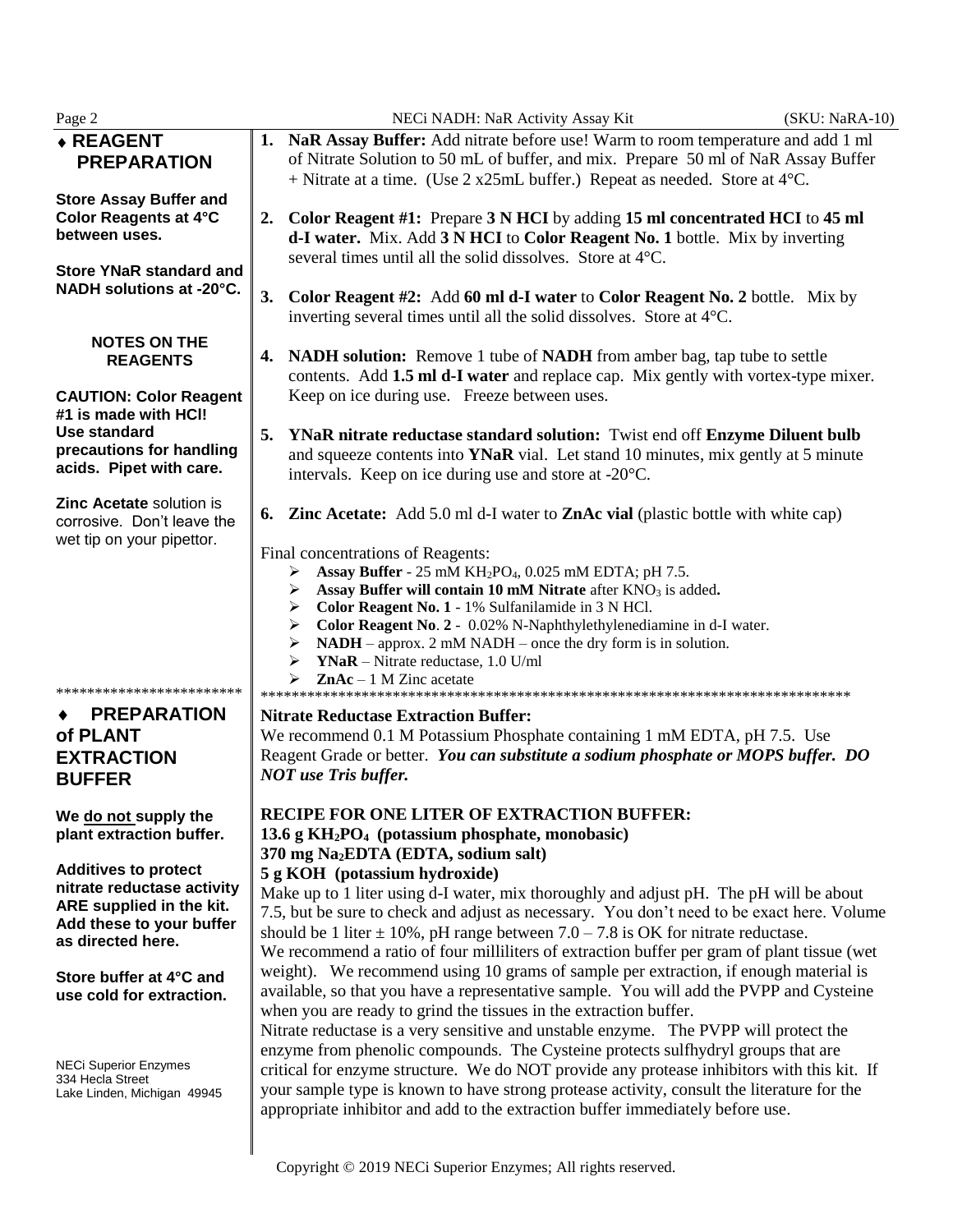## **PLANT EXTRACTION PROCEDURE**

For best results, keep everything cold: use an ice bucket, start with solutions at 4°C, work in a cold room. Keep solutions and vessels in a refrigerator until use.

We recommend 10 grams of plant material to 40 ml of extraction buffer. If sample size is limited, reduce all ingredients proportionately to suit your sample size.

**For quantitative results, measure the volume of each plant extract. Use this value in Calculations on Page 4.** \*\*\*\*\*\*\*\*\*\*\*\*\*\*\*\*\*\*\*

#### **NaR Activity Assay using YNaR standard**

#### **This section is**  *optional.* **We include it to allow you to practice the NaR assay.**

Have Assay Buffer at room temp before you begin the assay procedure. Saves time!

\*\*\*\*\*\*\*\*\*\*\*\*\*\*\*

### **NaR ACTIVITY ASSAY**

**Here's where you assay the NaR activity in your plant extracts.**

**Part I: nitrate reduction**

**Have water bath ready at 30°C. Have Assay Buffer at room temp.**

- $\triangleright$  There are many methods for preparation of plant extracts. A standard kitchen or lab blender, or mortar and pestle may be used. It is important to have all containers and reagents cold when you begin the extraction. This will help preserve enzyme activity.
- $\triangleright$  Start with freshly cut plant materials whenever possible. If samples must be shipped and/or stored, use dry ice or store at -70°C. Liquid nitrogen is also fine.
- $\triangleright$  Suggested protocol: 10 g of your plant material (freshly cut or frozen)
	- 40 ml chilled Extraction Buffer (prepared above)
	- 0.4 g PVPP (provided with kit)
	- 0.03 g L-Cysteine (provided)
- **1. Combine** ingredients into a chilled blender vessel and grind until mixture consists of a slurry of uniform small particle size – approx one minute at high speed. Be sure the PVPP and Cysteine are mixed into the slurry – PVPP will not go into solution.
- **2. Filter** the slurry through 2-4 layers of cheesecloth, Miracloth or equivalent.
- **3. Optional: Centrifuge** at 4°C 10,000 rpm/10 min
- **4. Repeat** for each sample. **Keep samples on ice** until ready to assay. Do not freeze!

**Alternate: Use mortar and pestle**. The extraction will be more uniform if you start with frozen materials. Dry ice or liquid nitrogen may be used. Follow steps as listed above.

**Note: You can use smaller quantities of plant material** if sample is limited. Retain the ratio of 4 volumes of Extraction Buffer to gram of plant material, and reduce the PVPP and Cysteine proportionately. A little too much of either does no harm. \*\*\*\*\*\*\*\*\*\*\*\*\*\*\*\*\*\*\*\*\*\*\*\*\*\*\*\*\*\*\*\*\*\*\*\*\*\*\*\*\*\*\*\*\*\*\*\*\*\*\*\*\*\*\*\*\*\*\*\*\*\*\*\*\*\*\*\*\*\*\*\*\*\*\*\*\*\*\*\*\*\*

## **Nitrate Reductase Activity assay using Purified YNaR Standard**

We provide this protocol as a reality check. Test that all assay reagents are ready to use and get some familiarity with the NaR assay before you waste any precious samples!

- **1.** Label 4 tubes: #1 is your Reagent Blank. Set tubes in water bath at 30°C.
- **2.** Add **1.8 ml Assay Buffer** to each tube. Allow enough time for Assay Buffer to reach 30°C.
- **3.** Add **100 µl YNaR** solution to each tube. Mix. Do not add NADH to Tube #1!
- **4.** This is where the timing begins, so have your stopwatch or clock in eyesight. **Add 100 µl NADH to tubes**  $#2 - 4$ **.** Note exact time you add the NADH to each tube! Mix gently. Leave  $10 - 15$ seconds between tubes to give yourself time for Step 5. The YNaR will begin to reduce nitrate the instant NADH is added!
- **5. At exactly one minute (60 seconds) STOP the reaction by adding 1ml of Color Reagent #1 to EACH tube. Mix. (**This is why it is important to stagger the addition of NADH in Step 4.)
- **6. Add 1ml Color Reagent #2 to all tubes. Mix.**
- **7. Read absorbance at 540nm.** Absorbance should be **low or Zero for tube #1** (the Blank), and **approx 1.0 for tubes #2-4** (the YNaR standard). If absorbance is higher than 0.030 for the Blank, there is nitrate or nitrite in your water, glassware, or something else in your lab. \*\*\*\*\*\*\*\*\*\*\*\*\*\*\*\*\*\*\*\*\*\*\*\*\*\*\*\*\*\*\*\*\*\*\*\*\*\*\*\*\*\*\*\*\*\*\*\*\*\*\*\*\*\*\*\*\*\*\*\*\*\*\*\*\*\*\*\*\*\*\*\*\*\*\*\*\*\*

## **Assay Nitrate Reductase Activity in your Samples Part I: nitrate reduction step**

These steps allow the enzyme to react and remove protein interferences.

- **1.** For each sample to be analyzed:
	- a. Label 4 microfuge tubes.  $#1 =$ Blank;  $#2 = 5$  minute time point,  $#3 10$  min,  $#4 =$ 15 min. *This allows you to get a useable result when NaR activity is low.* **Set tubes**  in water bath at 30°C.
	- b. Add **1.8 ml Assay Buffer** to each tube.
	- c. Add **100 µl of your plant extract** to each tube. **Mix.**
	- d. Set **#1**, the Blank, aside
- **2.** This is where timing begins, so have your stopwatch or clock in view. **Add 100 µl NADH to tubes #2-4. Mix. Allow each tube to react** for correct number of minutes.
- **3. Stop reaction** by adding **100 µl ZnAc** to tube **#2 at 5** min, **#3 at 10** min, **#4 at 15** min. Add ZnAc to tube #1 at any time. Mix thoroughly after adding the ZnAc.
- Copyright © 2019 NECi Superior Enzymes; All rights reserved. **4. Centrifuge** tubes to remove precipitate. Two – 5 min at 5000 rpm, longer at slower rpm.